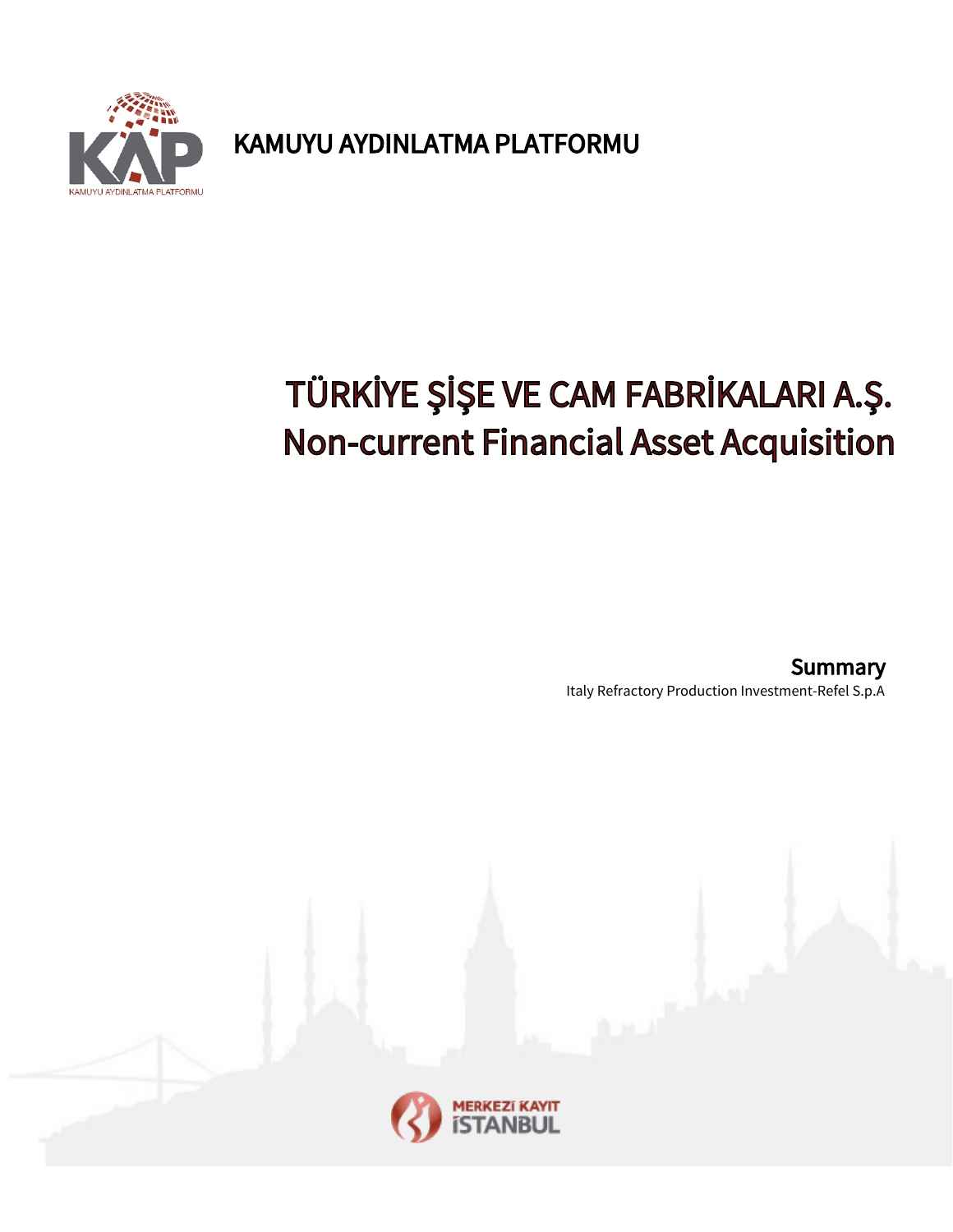

## Noncurrent Financial Asset Acquisition

## Related Companies []

Related Funds []

| <b>Noncurrent Financial Asset Acquisition</b>                                                                               |                                                                                 |
|-----------------------------------------------------------------------------------------------------------------------------|---------------------------------------------------------------------------------|
| <b>Update Notification Flag</b>                                                                                             | Hayır (No)                                                                      |
| <b>Correction Notification Flag</b>                                                                                         | Hayır (No)                                                                      |
| Date Of The Previous Notification About The Same Subject                                                                    |                                                                                 |
| <b>Postponed Notification Flag</b>                                                                                          | Hayır (No)                                                                      |
| <b>Announcement Content</b>                                                                                                 |                                                                                 |
| Board Decision Date for Acquisition                                                                                         | 03/02/2022                                                                      |
| Were Majority of Independent Board Members' Approved<br>the Board Decision for Acquisition                                  | Yes                                                                             |
| Title of Non-current Financial Asset Acquired                                                                               | Refel S.p.A                                                                     |
| Field of Activity of Non-current Financial Asset whose<br>Shares were being Acquired                                        | Production and sale of AZS fused-cast refractory<br>blocks for glass production |
| Capital of Noncurrent Financial Asset                                                                                       | EUR 5.200.000,00                                                                |
| Acquirement Way                                                                                                             | Satın Alma (Purchase)                                                           |
| Date on which the Transaction was/will be Completed                                                                         | 03.02.2022                                                                      |
| <b>Acquisition Conditions</b>                                                                                               | Peşin (Cash)                                                                    |
| Detailed Conditions if it is a Timed Payment                                                                                | None                                                                            |
| Nominal Value of Shares Acquired                                                                                            | EUR 5.200.000,00                                                                |
| <b>Purchase Price Per Share</b>                                                                                             | EUR 2.200,00                                                                    |
| <b>Total Purchasing Value</b>                                                                                               | EUR 22.000.000,00                                                               |
| Ratio of New Shares Acquired to Capital of Non-current<br>Financial Asset (%)                                               | 100%                                                                            |
| Total Ratio of Shares Owned in Capital of Non-current<br>Financial Asset After Transaction (%)                              | 100%                                                                            |
| Total Voting Right Ratio Owned in Non-current Financial<br>Asset After Transaction (%)                                      | 100%                                                                            |
| Ratio of Non-current Financial Asset Acquired to Total<br>Assets in Latest Disclosed Financial Statements of Company<br>(%) | 0,63%                                                                           |
| Ratio of Transaction Value to Sales in Latest Annual<br>Financial Statements of Company (%)                                 | 1,55%                                                                           |
| <b>Effects on Company Operations</b>                                                                                        | It is expected to be positive                                                   |
| Did Takeover Bid Obligation Arised?                                                                                         | Hayır (No)                                                                      |
| Will Exemption Application be Made, if Takeover Bid<br>Obligation Arised?                                                   | Hayır (No)                                                                      |
| Title/ Name-Surname of Counter Party                                                                                        | Plahoma Five GmbH                                                               |
|                                                                                                                             |                                                                                 |